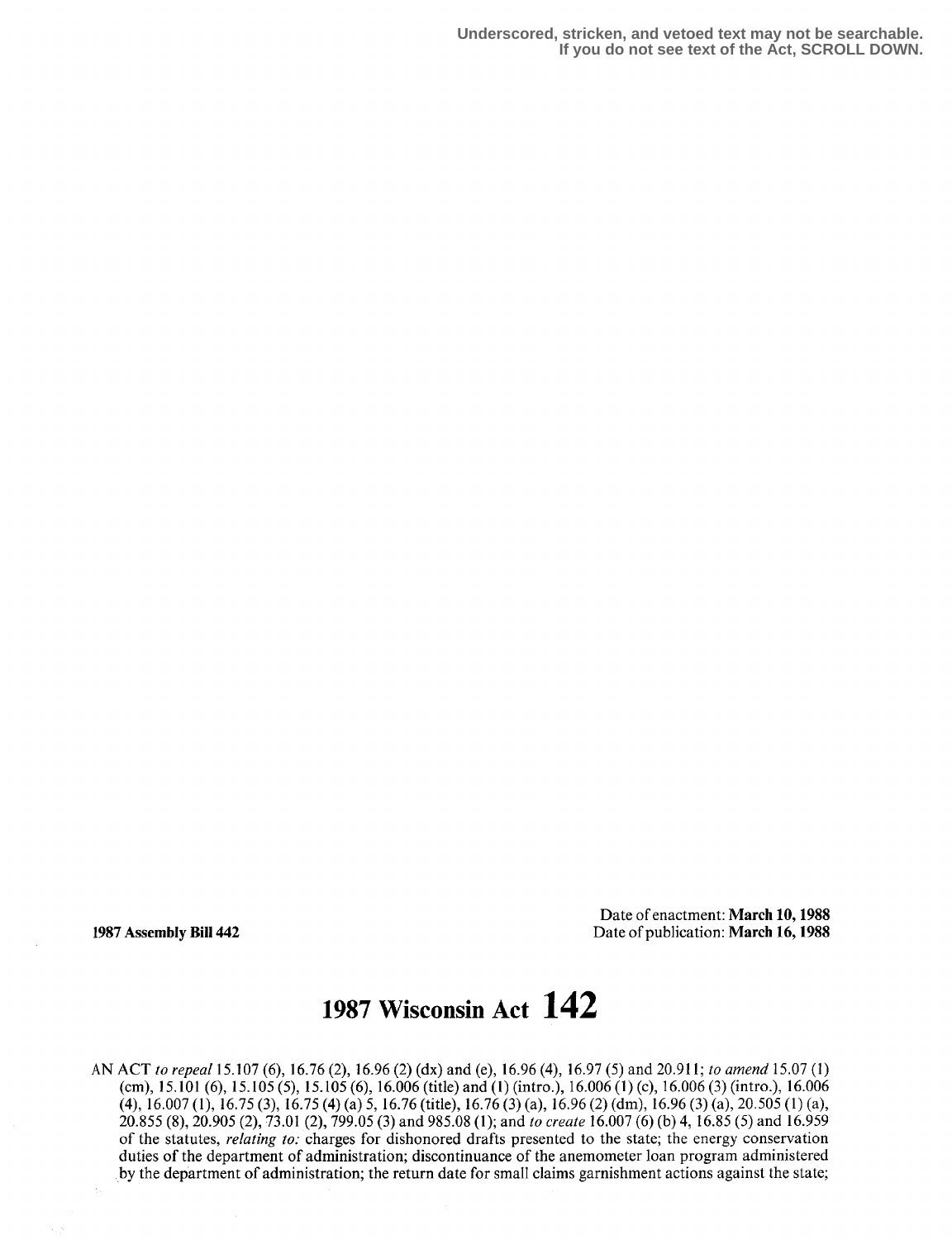# -841 - 87 WisAct 142

establishment of a minimum claim for consideration by the claims board; abolition of the council on data processing in the department of administration; publishing fees for legal notices; population estimate procedure; appointment of the employes of the tax appeals commission; the state employes merit award board; state contracts for continuing provision of materials, supplies, equipment or contractual services; changing the reporting date of a department of administration report to the council on small and minority business opportunities; membership of the state capitol and executive residence board; and reports of state public depositories.

#### The people of the state of Wisconsin, represented in senate and assembly, do enact as follows:

LAW REVISION COMMITTEE PREFATORY NOTE: This bill is a remedial legislation proposal, requested by the department of administration, and introduced by the law revision committee under s. 13.83 (1) (c) 4, stats. After careful consideration of the various provisions of this bill, the law revision committee has determined that this bill makes minor substantive changes in the statutes, and that these changes are desirable as a matter of public policy.

SECTION 1. 15.07 (1) (cm) of the statutes is amended to read:

<sup>15</sup> .07 (1) (cm) The terms of members of the personnel board shall expire on July 1. The terms of members of the state employes merit award board shall expire on July 1. The term of one member of the ethics board shall expire on each May 1. The terms of members of the radioactive waste review board shall expire a5 specified under s. 15.105 (11) (c). The terms of the 3 members of the land conservation board appointed under s.  $15.135(4)(b)$  2 shall expire on January 1. The terms of members of the real estate board shall expire on July 1.

NOTE: This SECTION changes the expiration date of the terms of members of the state employes merit award board (renamed the state employes suggestion board by the bill) to make it consistent with the expiration date generally used for other boards. See also SECTION 42.

SECTION 2. 15.101 (6) of the statutes is amended to read:

15.101 (6) (title) STATE EMPLOYES SUGGESTION BOARD. The state employes merit award suggestion board shall have the program responsibilities specified for the board under s. 16.006.

NOTE: Changing the name of the state employes merit award board will eliminate confusion over the program's relationship to the merit pay component of the state's annual pay plan. The amendment is also consistent with the promotional effort currently under way to reinvigorate the program. See also SECTIONS 4, 6, 7, 8, 9 and 29.

SECTION 3. 15.105 (5) of the statutes is amended to read:

15.105 (5) STATE CAPITOL AND EXECUTIVE RESIDENCE BOARD. There is created a state capitol and executive residence board, attached to the department of administration under s. 15.03, consisting of the secretary of administration or the secretary's designee, the director of the historical society, the head of the engineering function in an architect or engineer employed by the department of administration or his or her designee appointed by the secretary of administration, 3 senators and 3 representatives to the assembly appointed as are the members of standing committees in their respective houses, and 7 citizen members appointed

for staggered 6-year terms of whom at least 2 shall be architects licensed in this state, one shall be a landscape architect and 3 shall be interior designers.

NOTE: The current statute provides that the head of the engineering function in the department of administration (DOA) is a member of the state capitol and executive residence board. The purpose of the amendment is to broaden the range of individuals who would be qualified for this position so the secretary of administration has the discretion to pick a qualified person who also has time available to perform the functions of this position . It will also give the secretary an opportunity to rotate the appointment periodically among other eligible agency personnel.

SECTION 4. 15.105 (6) of the statutes is amended to read:

15 .105 (6) (title) STATE EMPLOYES SUGGESTION BOARD. There is created in the department of administration a state employes merit award suggestion board<br>consisting of 3 persons who may, at least one of whom<br>shall be a state officers or employes officer or shall be a state officers or employes officer or employe, appointed for 3-year 4-year terms.

NOTE: Changing the terms of members of the state employes merit award board (renamed the state employes suggestion board by the bill) from 3 to 4 years is intended to provide more continuity to the board and will permit the chairperson to be elected for 2 successive annual terms. Requiring at least one member of the board to be a state officer or employe confirms current practice .

SECTION 5. 15.107 (6) of the statutes is repealed.

NOTE: The bureau of information and telecommunications management in DOA, in accordance with s.  $16.97(2)$ , stats., is responsible for the review of agency data processing plans and processes. The bureau coordinates its efforts with all state agencies and reports on an ongoing basis to the secretary of administration. The bureau has established a data processing advisory group which meets monthly. The bureau has also established a statewide Wisconsin data processing directors council, which includes representatives from all agencies . The advisory group and the directors council now provide advice to DOA in the development of the state's data processing planning. The council on data processing, which is abolished by this SECTION, has not met regularly for several years. See also SECTIONS 28 and 31.

SECTION 6. 16.006 (title) and  $(1)$  (intro.) of the statutes are amended to read:

16.006 (title) State employes suggestion board. (1) DUTIES. (intro.) The state employes merit award suggestion board shall:

SECTION 7.  $16.006$  (1) (c) of the statutes is amended to read:

16.006 (1) (c) Make and render  $m$ erit awards to or for the benefit of state employes nominated to receive them in accordance with such plan or plans.

SECTION 8.  $16.006$  (3) (intro.) of the statutes is amended to read: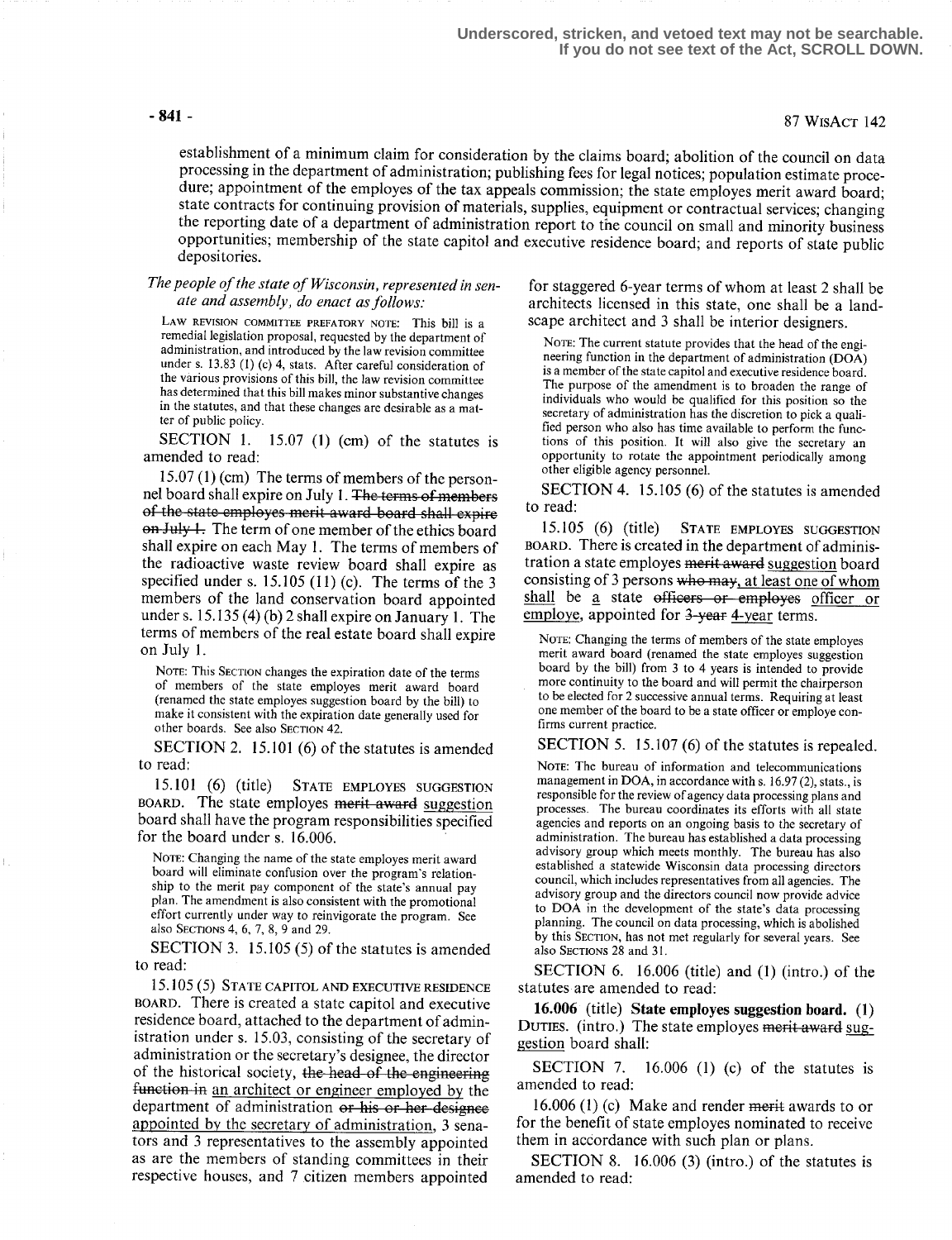### $87 WISACT 142 - 842$

16.006 (3) AWARDS. (intro.) The board may determine the nature and extent of the merit awards to be made under this section which may include, but shall not be limited to, the following:

SECTION 9. 16.006 (4) of the statutes is amended to read:

<sup>16</sup> .006 (4) RULES. The board may promulgate rules governing the operation of any plan or plans established under this section, the eligibility and qualifications of state employes participating therein, the character and quality of suggestions and accomplishments submitted for consideration, the method of their submission and the procedure for their review, nominations for merit awards, and the kind, character and value of such awards, and such other rules as are necessary for the proper administration of this section or for the accomplishment of the purposes thereof.

NOTE: SECTIONS 6 to 9 make changes conforming to the change of the name of the state employes merit award board to the state employes suggestion board. See also SECTIONS 2, 4 and 29.

SECTION 10. 16.007 (1) of the statutes is amended to read:

16.007 (1) PURPOSE. The claims board shall receive, investigate and make recommendations on all claims of \$10 or more presented against the state which are referred to the board by the department. No claim or bill relating to such a claim shall be considered by the legislature until a recommendation thereon has been made by the claims board.

SECTION 11. 16.007 (6) (b) 4 of the statutes is created to read:

16.007 (6) (b) 4. Payment of any claim of less than \$10.

NOTE: It costs approximately \$10 for the state to process a claim submitted to the claims board and issue a check. SEC-TION 10, proposed by the claims board, requires that the amount of a claim against the state which is submitted to the claims board must exceed the estimated \$10 cost of processing the claim. Under SECTION 11, a claim for less than \$10 may be paid without submission to the board if DOA finds that payment of the claim is justified.

SECTION 13. 16.75 (3) of the statutes is amended to read:

<sup>16</sup> .75 (3) The department may let contracts in excess of funds available. Except in the cases to which s. 18 .10 (1) applies, any such contract shall state in substance that its continuance beyond the limits of funds already available is contingent upon appropriation of the necessary funds . Contract specified in s.  $16.76$  (2), may be for any term deemed these is amended<br>
the days before the<br>
text contracts in<br>
text contracts in<br>
text contracts in<br>
text contracts in<br>
text contracts in<br>
text of<br>
the limits of<br>
the limits of<br>
s<sub>t</sub> except those<br>
the demonstract<br>
the terms and to be in the best interests of the state but the terms and provisions for renewal or extension, if any, shall be incorporated in the bid specifications and the contract document.

NOTE: This SECTION deletes a reference to state continuing agreements and flexible contracts, which are deleted by the bill. See also SECTIONS 16 to 18.

SECTION 14. 16.75 (4) (a) 5 of the statutes is amended to read:

16.75 (4) (a) 5. By  $\overline{May}$  October 1 of each year, submit a report to the council on small and minority business opportunities which evaluates the performance of small Wisconsin businesses submitting bids or proposals to the state and makes recommendations for increased involvement of such businesses in submitting competitive bids and proposals under this section.

NOTE: Under the current statute, DOA must submit an annual report to the council on small and minority business opportunities. The required report has 2 components: a narrative of department activities and recommendations and a financial analysis of the extent of small business participation in selling to the state. DOA can provide the narrative report by May, but cannot obtain the financial information from the bureau of financial operations in DOA until after the state officially closes its books on July 30 . An October I reporting date allows DOA to present one integrated, analytical and, therefore, more useful report the the council.

SECTION 16. 16.76 (title) of the statutes is amended to read:

16.76 (title) Form of contracts; continuing contracts. SECTION 17. 16.76 (2) of the statutes is repealed.

NOTE: Section 16.76 (2), stats., relates to continuing agreements and flexible contracts and provides that these may not . exceed one year's duration, but may be renewed twice for oneyear periods. Current s. 16.75 (3), stats., states that contracts except those in s. 16.76 (2), stats., may be for any term deemed to be in the best interests of the state . The definitions of continuing agreements and flexible contracts are unclear and result in confusion, particularly when read in conjunction with s.  $16.75(3)$ , stats. The repeal of s.  $16.76(2)$ , stats., eliminates this confusion and allows contracts to be written for terms judged to be in the best interests of the state.

SECTION 18. 16.76 (3) (a) of the statutes is amended to read:

16.76 (3) (a) Prices established in  $\underline{a}$  continuing agreements and term contracts contract to provide materials, supplies, equipment or contractual services over a period of time may be lowered due to general market conditions, but prices shall not be subject to increase for 90 calendar days from the date of award. Any The contractor shall submit any proposed price increase proposed shall be submitted under a continuing contract to the department at least 30 calendar days before the proposed effective date of the price increase, and. Any price increase shall be limited to fully documented cost increases to the contractor which are demonstrated the contractor demonstrates to be industrywide. The conditions under which price increases may be granted shall be expressed in bidding documents and contracts or agreements.

NOTE: This SECTION deletes reference to state continuing agreements, repealed by SECTION 17, but retains and clarifies a reference to contracts for a continuing supply of materials, supplies, equipment or services.

SECTION 19. 16.85 (5) of the statutes is created to read:

16.85 (5) To promote the use of energy conservation methods in state-owned facilities, to implement and refine a statewide energy monitoring system and to develop and implement initiatives of replacing fossil fuels with renewable energy fuels.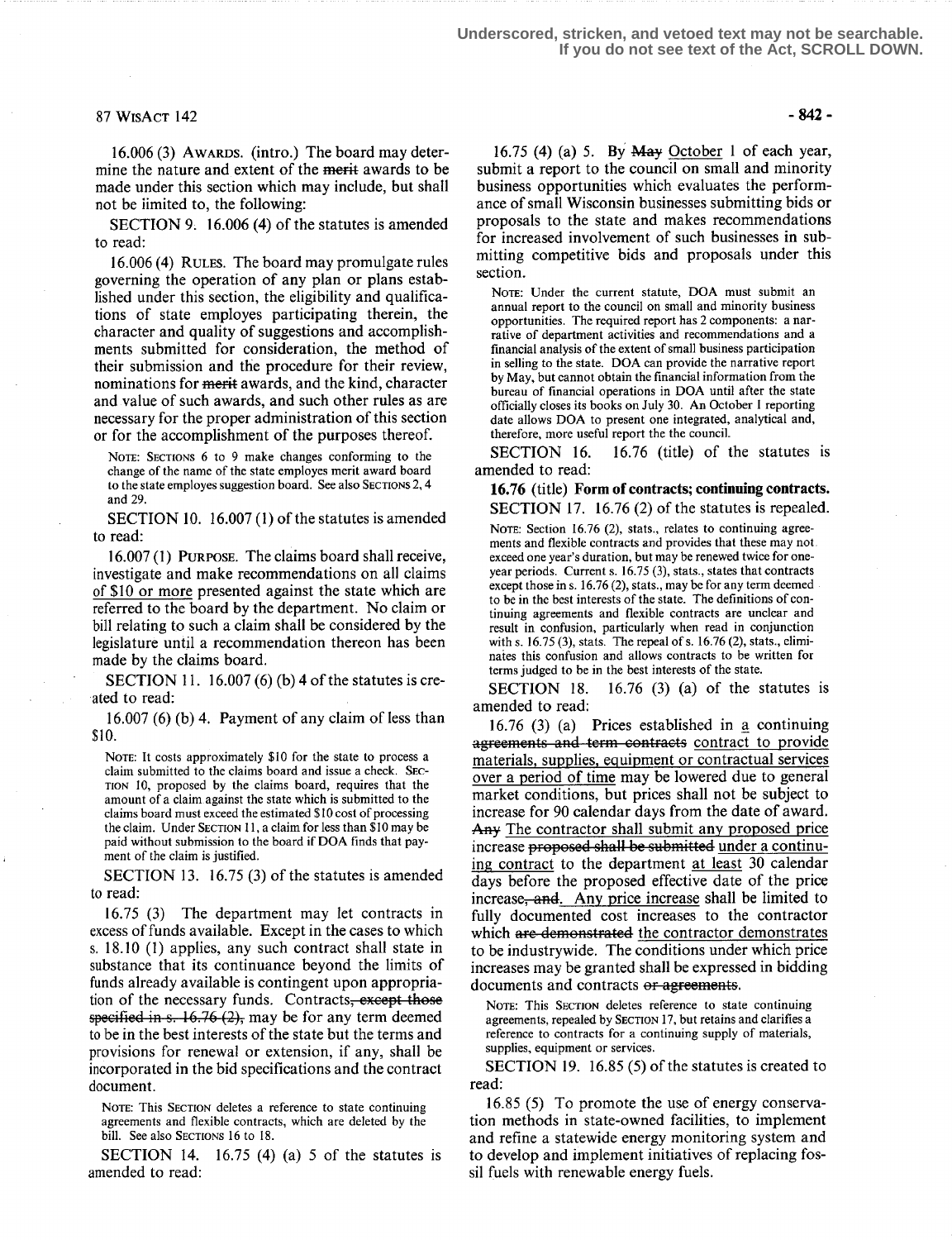### - 843 - 87 WisAct 142

NOTE: DOA currently undertakes work related to energy conservation in state-owned facilities. This SECTION provides that promotion of energy conservation methods in state facilities, implementation and refinement of a statewide energy monitoring system, and development and implementation of initiatives to replace fossil fuels with renewable energy fuels are statutory responsibilities of DOA.

SECTION 22. 16.959 of the statutes is created to read:

16.959 Wind energy. The department shall:

(1) Promote the use of wind energy systems. "Wind energy system" means equipment which converts and then transfers or stores energy from the wind into usable forms of energy.

(2) Gather and disseminate information on wind characteristics and the economic feasibility of using wind energy systems in the state.

(3) Offer assistance to persons interested in installing a wind energy conversion system .

(4) Train university of Wisconsin system extension staff to assist persons interested in siting wind energy conversion systems.

(5) Publish a list, at intervals not to exceed 6 months, of reputable manufacturers and distributors of wind energy conversion systems in the upper midwest region of the United States.

SECTION 23. 16.96 (2) (dm) of the statutes is amended to read:

<sup>16</sup> .96 (2) (dm) The results of special censuses conducted for municipalities and counties under contract with the U.S. bureau of the census shall be used as a basis for the respective population determinations on August 10 if the final certified results of such censuses are received by the department before July 1 in the year in which the determination is being made. The results of special censuses conducted for municipalities and counties under contract with the U.S. bureau of the census shall be used as a basis for the respective population determinations on October 10 if the final certified results of such censuses are received by the department before October 1 in the year in which the determination is made. If a municipality or county notifies the department in writing by September  $15$ October 1 of its intention to contract for a special census with the U.S . bureau of the census in support of a challenge to the August 10 population determination, and if the final certified results of such a special census are received by the department before June 1 July 15 in the following year, the department shall adjust the preceding October 10 population estimate to reflect the results of the special census . If a special census is unavailable, the department may use the best information from a the most recent federal decennial or mid-<br>decade census. The department shall report the The department shall report the adjusted population determination shall be reported to the department of revenue before September 15 August  $1$  of the year subsequent to the challenge. Upon making such population adjustments, the department of revenue shall correct shared revenue distributions under subch. I of ch. 79 shall be cor-

rected according to s. 79.08. Federal The department shall prorate census results for census dates occurring after the reference date of any population determination shall be prorated back to the reference date of the estimate for all municipalities under par. (a). If a municipality contracts with the U.S . bureau of the census for a special census, the municipality shall assure that the results of such special census shall be are certified to the department not later than 30 days after the release of the census results by the U.S. bureau of the census.

NOTE: Changing the September IS deadline for counties and municipalities to notify DOA of their intention to contract for a special federal census from September 15 to October 1 makes s.  $16.92$  (2) (dm), stats., consistent with the requirements and intent in s.  $16.96(2)(b)$ , stats. The U.S. bureau of the census has severely reduced the size of staff assigned to handle special census work. The time needed to complete a special census and to certify the results has increased significantly and experience has demonstrated that counties and municipalities often are unable to meet the June 1 deadline for submitting certified results of a special census to DOA. Extending the date for submittal to July 15 will provide counties and municipalities with additional time to submit census results. Another change eliminates the term "mid-decade" census because such a census is no longer feasible.

The purpose of moving the adjusted population determination report deadline from September 15 to August 1 is to permit adjustment of the past year or current population estimates used for per capita revenue sharing. Section 79.08, stats., limits changes in payment allocations by the department of revenue (DOR) to a one-year time span, not later than August 15 of the year following a shared revenue distribution. By requiring DOA to report by August 1, DOR will have 14 days for final wrap up of any fiscal changes. The current September 15 deadline is too late to be of any use to DOR. See also SECTION 43 (2).

SECTION 24. 16.96 (2)  $(dx)$  and (e) of the statutes are repealed.

NOTE: Originally created to facilitate certain temporary administrative procedures related to the 1980 decennial census, s.  $16.96$  (2) (dx), stats., is no longer needed. Section  $16.96$ (2) (e), slats., sets forth the duties of the coordinating council for population information, a nonstatutory council which was disbanded in 1982. See also SECTION 26.

SECTION 25.  $16.96$  (3) (a) of the statutes is amended to read:

16.96 (3) (a) Establish a demographic services center to develop and administer such systems needed to carry out the functions required under subs. (1) and (2) to maintain a current repository of appropriate published and computer retrievable federal census information and cooperate with state agencies and regional planning agencies so that the department's population estimates, projections and published reports will be useful for the many planning and other purposes for which they are required. The center shall coordinate population information development and use. The department may enter into agreements with state and local agencies or regional planning agencies for their assistance in the preparation of population estimates, projections and forecasts .

NOTE: The added language concerning the demographic service center is retained from s.  $16.96$  (4), stats., which is repealed by SECTION 26.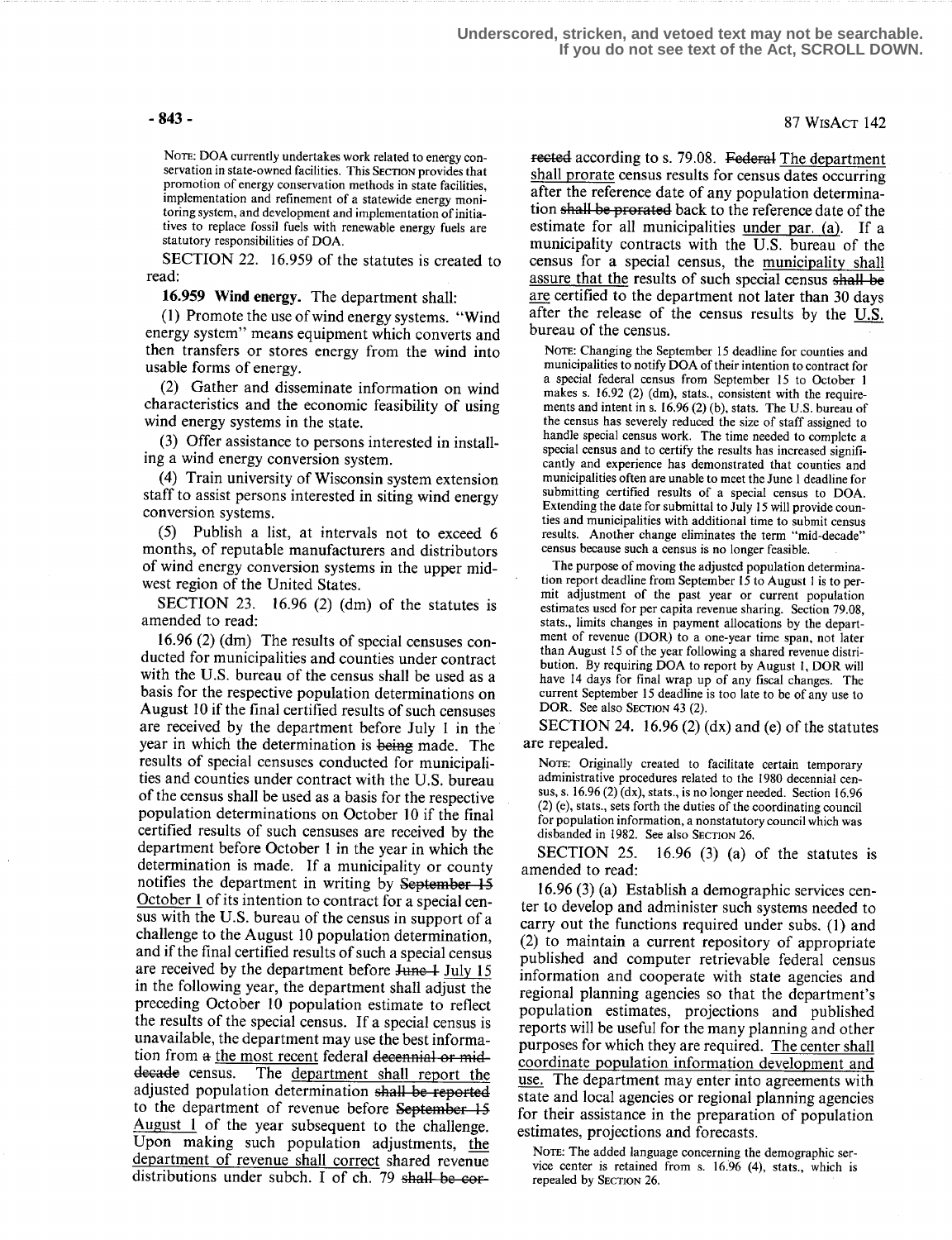### $87$  WisAct 142 -844 -

SECTION 26. 16.96 (4) of the statutes is repealed.

NOTE: Section 16.96 (4), stats., requires consultation by DOA with the coordinating council for population information. The council was disbanded in 1982. See also SECTION 24. SECTION 28. 16.97 (5) of the statutes is repealed.

NOTE: This SECTION deletes the duties of the council on data processing, which is abolished by this bill. See also SECTIONS 5 and 31 .

SECTION 29. 20.505 (1) (a) of the statutes is amended to read:

20.505 (1) (a) General program operations. The amounts in the schedule for administrative supervision, policy and fiscal planning and management services and for the payment of awards pursuant to s. 16 .006 and to defray the expenses incurred by the merit award state employes suggestion board and the building commission not otherwise appropriated.

NOTE: This SECTION reflects the change in the name of the state employes merit award board to the state employes suggestion board. See also SecTioxs 4, 6, 7, 8 and 9.

SECTION 31. 20.855 (8) of the statutes is amended to read:

20.855 (g) DATA PROCESSING SERVICE CENTERS. Wilson street regional data processing service center. The amounts in the schedule to provide for the repurchase of supplies, equipment, software and supporting staff costs at the Wilson street regional data processing service center and for research and development to acquire new or improved data processing technology. All moneys received from data processing services provided primarily to state agencies by the Wilson street regional data processing service center shall be credited to this appropriation. The secretary of credited to this appropriation. administration, after consultation with the council on data-processing, shall prescribe limits and procedures for the utilization of moneys appropriated under this paragraph for research and development.

(ka) Hill farms regional data processing service center. The amounts in the schedule to provide for the repurchase of supplies, equipment, software and supporting staff costs at the Hill farms regional data processing service center, and for research and development to acquire new or improved data processing technology. All moneys received from data processing services provided primarily to state agencies by the Hill farms regional data processing service center shall be credited to this appropriation. The secretary of administration<del>, after consultation with the council on</del> data processing, shall prescribe limits and procedures for the utilization of moneys appropriated under this paragraph for research and development.

(kb) GEF regional data processing service center. The amounts in the schedule for the repurchase of supplies, equipment, software and supporting staff costs at the GEF regional data processing service center, and for research and development to acquire new or improved data processing technology. All moneys received from data processing services provided primarily to state agencies by the GEF regional data processing service center shall be' credited to this

appropriation. The secretary of administration, after eonsultation with the council on data processing, shall prescribe limits and procedures for the utilization of moneys appropriated under this paragraph for research and development.

NOTE: This SECTION deletes references to the council on data processing, which is abolished by this bill. See also SECTIONS 5 and 28.

SECTION 32. 20.905 (2) of the statutes is amended to read:

20.905 (2) PROTESTED PAYMENT. If a personal check tendered to make any payment to the state is not paid by the bank on which it is drawn, or if a demand for payment under a debit or credit card transaction is not paid by the bank upon which demand is made, the person by whom the check has been tendered or the person entering into the debit or credit card transaction shall remain liable for the payment of the amount for which the check was tendered or the amount agreed to be paid by debit or credit card and for all legal penalties, additions and a charge  $\theta$   $\frac{1}{5}$ , and  $\frac{1}{2}$ such case set by the depository selection board which is comparable to charges for unpaid drafts made by establishments in the private sector. In addition, the officer to whom the check was tendered or to whom the debit or credit card was presented may, if there is probable cause to believe that a crime has been committed, provide any information or evidence relating to the crime to the district attorney of the county having jurisdiction over the offense for prosecution as provided by law. If any license has been granted upon any such check or any such debit or credit card transaction, the license shall be subject to cancellation for the nonpayment of the check or failure of the bank to honor the demand for payment authorized by debit or credit card.

NOTE: Currently, the statutes require a charge of \$5 to be added when a bad check is received by the state. Private sector businesses charge from \$5 to \$10 for bad checks . The costs for processing these checks has not been calculated, but it is thought to be high because of the extensive manual effort required. This change would allow the depository selection board to periodically establish a rate commensurate with that charged by private businesses. See also SECTION 43 (1).

SECTION 33. 20.911 of the statutes is repealed.

NOTE: This SECTION eliminates the requirement for financial institutions serving as state public depositories to file monthly and quarterly reports with DOA. The state treasurer's office and DOA believe that s. 20.911, stats ., has not been observed, followed or enforced since 1955, the year of creation of the state investment fund. Prior to creation of the fund, the state treasurer placed money for investment purposes in interestbearing accounts of numerous different banks throughout the state. This is no longer the method of operation with the investment fund and, therefore, s. 20.911, stats., is obsolete.

SECTION 34. 73 .01 (2) of the statutes is amended to read:

73.01 (2) EMPLOYES. The department of administration chairperson of the commission may appoint, under the classified service, such employes for the commission as are necessary.